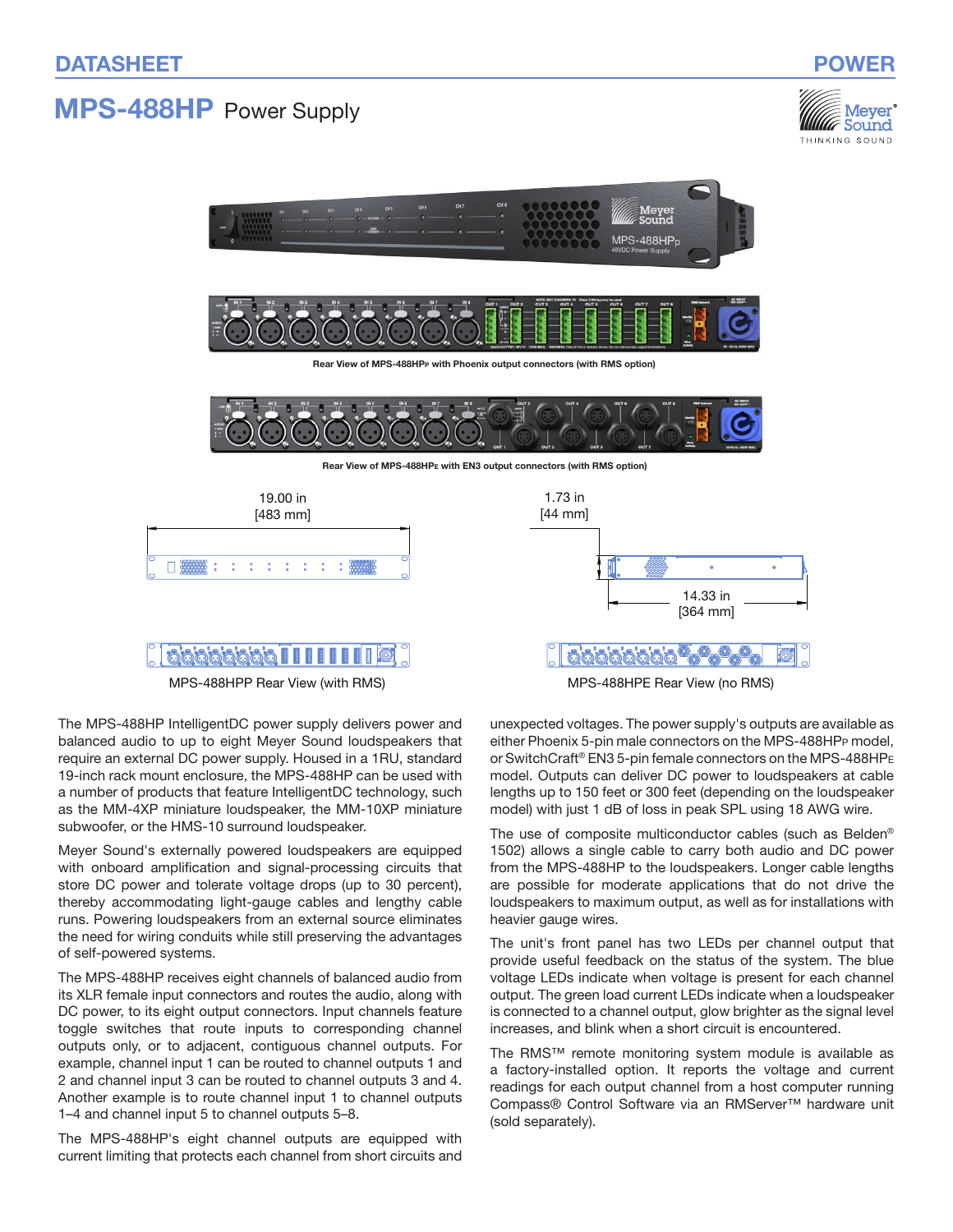# **SPECIFICATIONS**

| <b>FRONT PANEL</b>                              |                                                                                                                    |
|-------------------------------------------------|--------------------------------------------------------------------------------------------------------------------|
| LEDs per channel                                | Eight blue LEDs to indicate presence of output voltage                                                             |
|                                                 | Eight green LEDs to indicate load current                                                                          |
| <b>REAR PANEL</b>                               |                                                                                                                    |
| <b>Audio Input</b>                              | Eight XLR 3-pin female connectors                                                                                  |
|                                                 | Seven Link Switches                                                                                                |
| <b>Channel Output</b>                           | On MPS-488HPP model, eight Phoenix 5-pin male connectors<br>On MPS-488HPE model, eight EN3 5-pin female connectors |
|                                                 | Two pins for DC power, three pins for balanced audio                                                               |
| <b>Output Wiring</b>                            | Pin 1: 48 V DC - (chassis/earth ground)                                                                            |
|                                                 | Pin 2: 48 V DC +                                                                                                   |
|                                                 | Pin 3: Audio shield/chassis/earth ground                                                                           |
|                                                 | Pin 4: Signal -                                                                                                    |
|                                                 | Pin 5: Signal $+$                                                                                                  |
| Output Voltage <sup>1</sup>                     | 48 V DC per channel (with intelligent circuit protection against surges and shorts)                                |
| <b>AC POWER</b>                                 |                                                                                                                    |
| <b>AC Connector</b>                             | powerCON 20                                                                                                        |
| <b>Voltage Selection</b>                        | Automatic                                                                                                          |
| <b>Safety Rated Voltage Range</b>               | 100-240 V AC; 50-60 Hz; 830 W maximum                                                                              |
| <b>CURRENT DRAW<sup>2</sup></b>                 |                                                                                                                    |
| <b>Idle Current</b>                             | 1.23 A rms (120 V AC); 0.74 A rms (230 V AC); 1.53 A rms (100 V AC)                                                |
| Maximum Long-Term Continuous Current (> 10 sec) | 8.39 A rms (120 V AC); 4.44 A rms (230 V AC); 10.37 A rms (100 V AC)                                               |
| Burst Current (< 1 sec)                         | 11.98 A rms (120 V AC); 6.87 A rms (230 V AC); 12.19 A rms (100 V AC)                                              |
| Maximum Instantaneous Peak Current              | 14.84 A peak (120 V AC); 10.59 A peak (230 V AC); 15.71 A peak (100 V AC)                                          |
| <b>Inrush Current</b>                           | 20.0 A peak (120 V AC); 20.0 A peak (230 V AC); 20.0 A peak (100 V AC)                                             |
| <b>RMS NETWORK (OPTIONAL)3</b>                  |                                                                                                                    |
|                                                 | Two-conductor, twisted-pair network that reports the voltage and current readings for each output channel.         |
| <b>PHYSICAL</b>                                 |                                                                                                                    |
| <b>Dimensions</b>                               | 1RU in height; W: 19.00 in (483 mm) x H: 1.73 in (44 mm) x D: 14.33 in (364 mm)                                    |
| Weight                                          | 15.5 lb (7 kg)                                                                                                     |
| <b>ENVIRONMENTAL</b>                            |                                                                                                                    |
| <b>Operating Temperature</b>                    | 0 °C to +45 $\degree$ C                                                                                            |
| <b>Non-operating Temperature</b>                | -40 °C to +75 °C                                                                                                   |
| Humidity                                        | To 95% at 35 °C                                                                                                    |
| <b>Operating Altitude</b>                       | To 5,000 m (16,400 ft)                                                                                             |
| <b>Non-operating Altitude</b>                   | To 6,300 m (20,670 ft)                                                                                             |
| <b>Shock</b>                                    | 30 g 11 msec half-sine on each of 6 sides                                                                          |
| Vibration                                       | 10-55 Hz (0.010 m peak-to-peak excursion)                                                                          |

### NOTES

1. Supports NEC Class 2 wiring.

2. Current draw measured at 48 V DC; current draw ratings are for eight connected HMS-10 loudspeakers.

3. RMS module available as factory-installed option. Requires RMServer hardware unit sold separately.